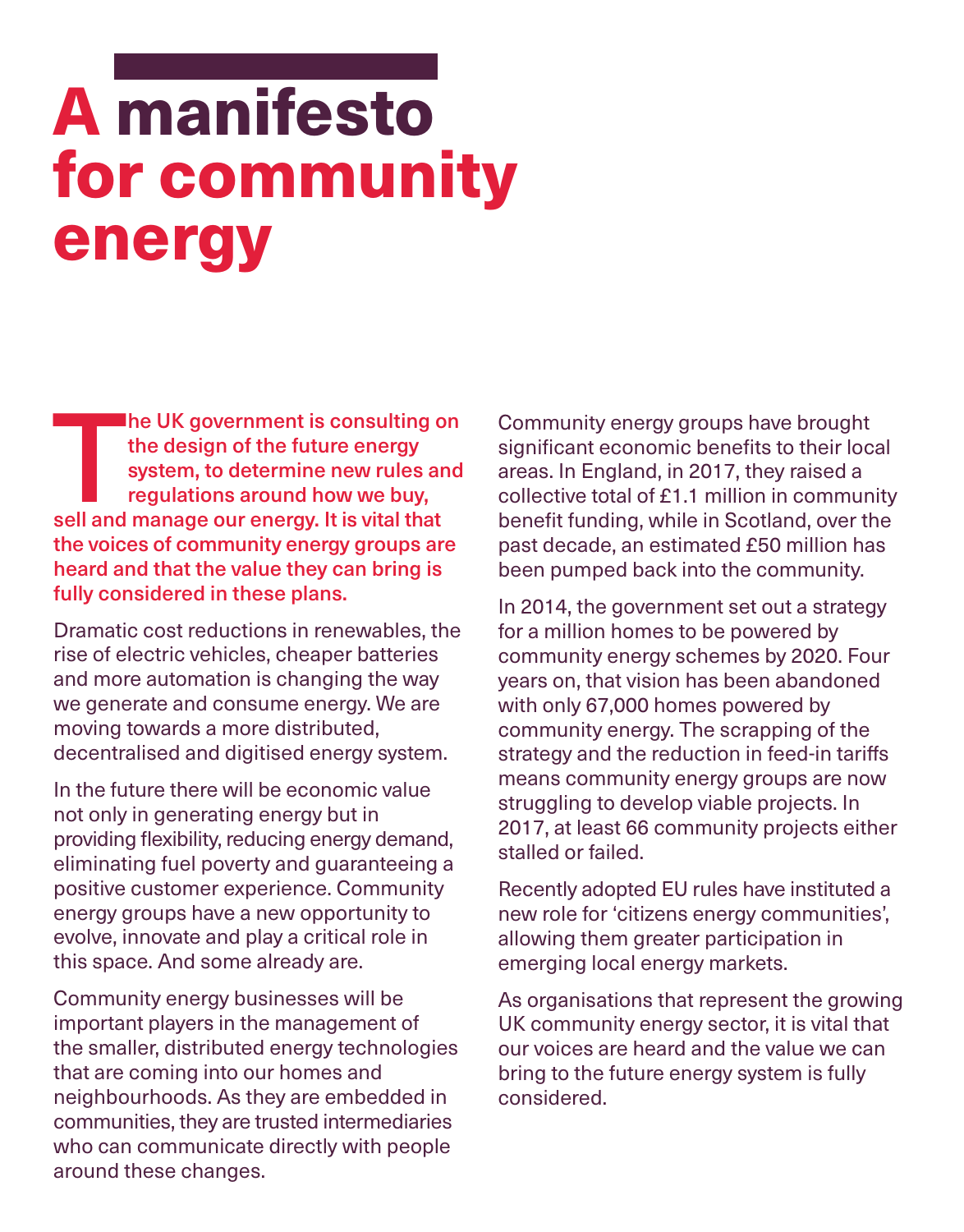# Design the market with community energy in mind

Community energy projects should be valued for the services they can bring to the grid and the wider energy system, including carbon reduction, building local resilience and other social benefits that community projects offer. As energy technologies become cheaper and can be deployed at the local and household levels, community groups can play a role in engaging consumers and gaining their consent to change. For these reasons, a level playing field is needed for community projects to participate fairly and fully in emerging local energy markets.

## Open new routes to market for community groups

With the phase out of feed-in tariffs, community energy businesses need new routes to market. Many cannot take the same market risks as commercial actors and require a degree of support to de-risk investments. This could include, for example:

- supporting community onshore wind and solar projects at a 'subsidy-free' price through the contracts for difference (CfD) scheme;
- instituting the principle of a social impact rider that encourages public and potentially corporate buyers of power to strike long term power purchase agreements with community energy businesses;
- reforming the supplier hub model to allow community energy groups to operate as local energy suppliers.

# Provide incentives for system operators to engage with community energy in flexibility and capacity markets

The government should simplify access to flexibility and capacity markets at the distribution and transmission network levels and offer greater transparency to prospective community entrants around where the value is on the supply chain. Standards around demand response should be open and simplified to allow community participation and innovation. Where the transition to a distribution system operator (DSO) is already underway, the DSO's incentives should encourage them to support community energy schemes, for instance to collaborate around flexibility procurement, data-sharing and customer engagement.

A manifesto for community energy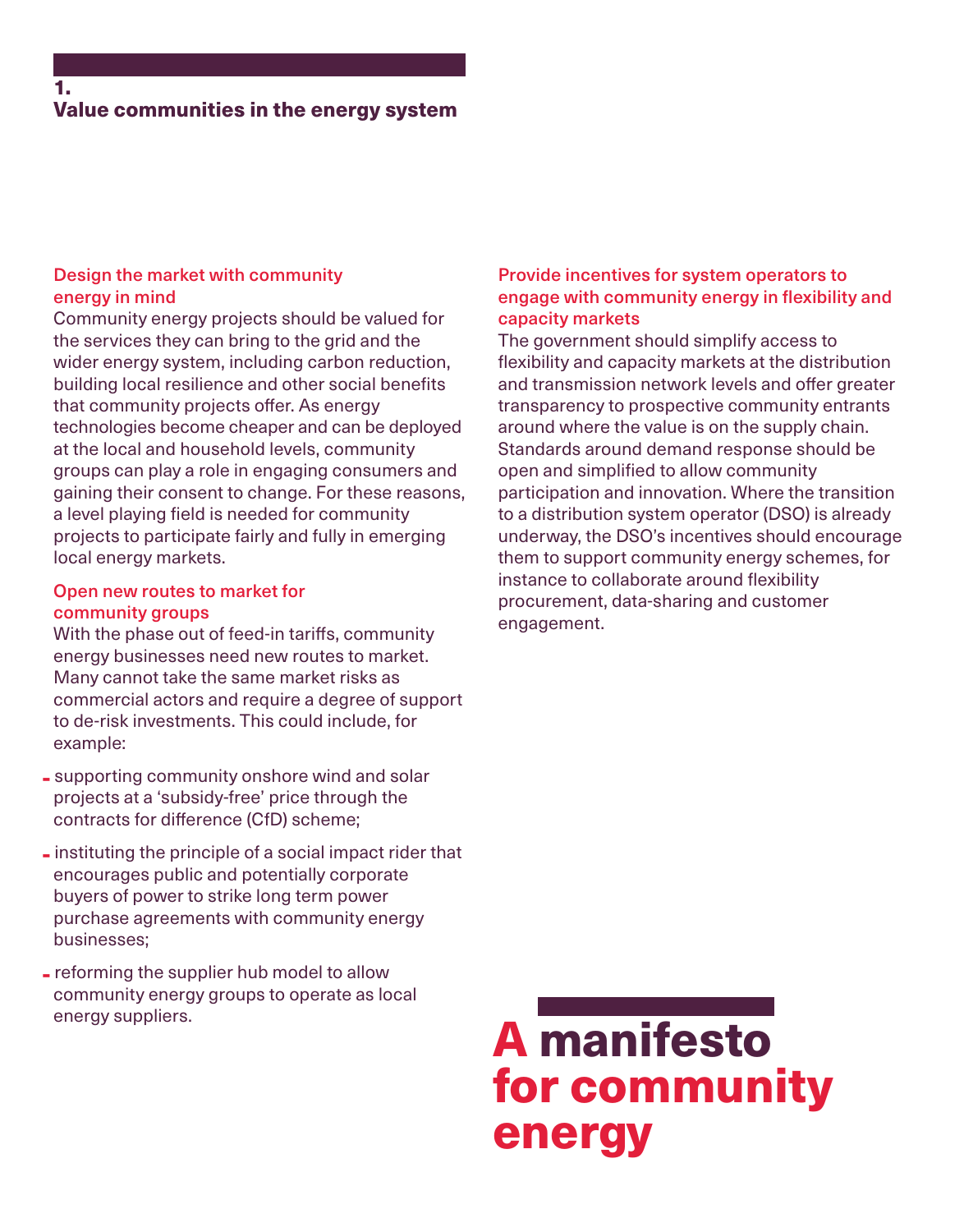# 2. Support innovation

# 3. Provide leadership

#### Stimulate experimentation at the local level

Community energy groups should be supported to participate in local energy trials to provide flexibility, demand management, peer to peer trading and other specific services to the grid, like network costs avoidance. Most innovation funding is designed for profit making companies. The government should ensure the utmost transparency around invitations to trial, making sure they are well publicised and accessible, lowering the minimum levels of investment and making it possible for community groups to take part.

#### Help with knowledge and capacity

Community energy groups face barriers to entry due to knowledge gaps and lack of access to professional expertise. They should be supported to overcome these by a well-resourced body such as the Community Energy Hub. Resources could include technical, commercial and policy support to navigate the new energy markets. The hub could also synthesise learning for non-specialist audiences on the outcomes of the various trials supported by the government. Furthermore, the government should support community energy groups to deploy a nationwide education campaign on energy, particularly as the introduction of smart meters, half hourly settlements and other complex instruments risk leaving some people behind.

#### Support clean energy ownership by communities

A variety of approaches to community ownership, including joint ventures, split ownership and shared revenue, were described in the 2015 Shared Ownership Taskforce report. Commercial developers should be required to use one of these mechanisms to allow communities a share of ownership. Community benefits of energy projects should be given material weight in planning applications and community onshore wind projects should have a level playing field with other renewable technologies in the English planning system. Local authorities should provide suitable space for community energy and work with them, through Local Enterprise Partnerships, in delivering targeted energy services, supporting vulnerable households and growing the local economy.

#### Reinstate tax relief for investment in community energy projects

New community energy business models carry significant investment risks. The feed-in tariff programme ends in March 2019, and will increase the financial risk for small community operators. We call for the reinstatement of community energy projects into the Social Investment Tax Relief regime. Eligibility criteria should ensure that private energy providers without a strong community focus cannot benefit from tax relief.

#### Create local energy efficiency markets

Five out of the six current BEIS Local Retrofit Supply Chain pilot projects are led by community energy groups. The government has identified the following demand side barriers for energy efficiency uptake: low awareness, suspicion about installation quality and lack of trusted, salient, tailored advice. As trusted intermediaries, community energy groups should be enabled, where appropriate, to lead the deployment of local energy efficiency programmes.